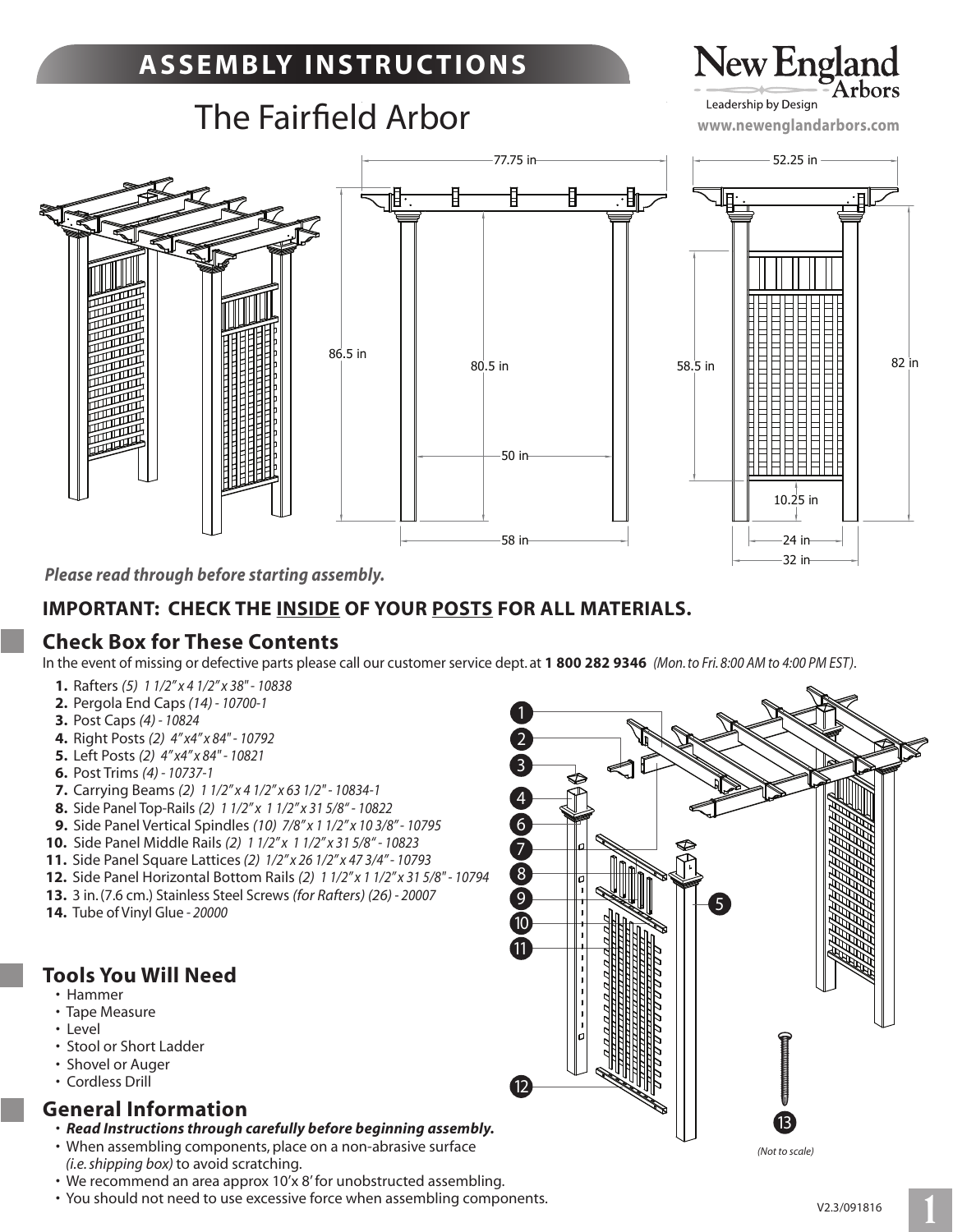### **STEP ONE**

## **Assemble the Arbor Top**

- Lay out the two carrying beams as illustrated with predrilled holes facing up. 1
- 2 Position the five rafters over the respective predrilled holes on the carrying beams as illustrated.
	- **Note**: The self-auguring screws will drill through the internal rib. Keep the screw straight to drill through the internal rib.
- 3 Using the 3" screws fasten the five rafters to the carrying beams.
- $4$  Apply vinyl glue to the inside of the end cap and install pergola end caps as illustrated.

### **STEP T W O**

### **Assemble the Side Panels**

- 1 Insert the lattice into the bottom rail as shown. *Note: Bottom rail will have 7 holes on one side only*
- 2 Insert the lattice assembly into the middle rail. *Note: Middle rail will have 7 holes on the bottom side and 5 holes on the top*
- 3 Insert the five spindles into the top side of the middle rail. 4 *Note: The middle rail will have 5 holes on one side only, share the spa*ce within the middle ra*il for lattice and spindles.*

Slide the top rail over the lattice assembly.

Repeat for other side panel.



**2**







New England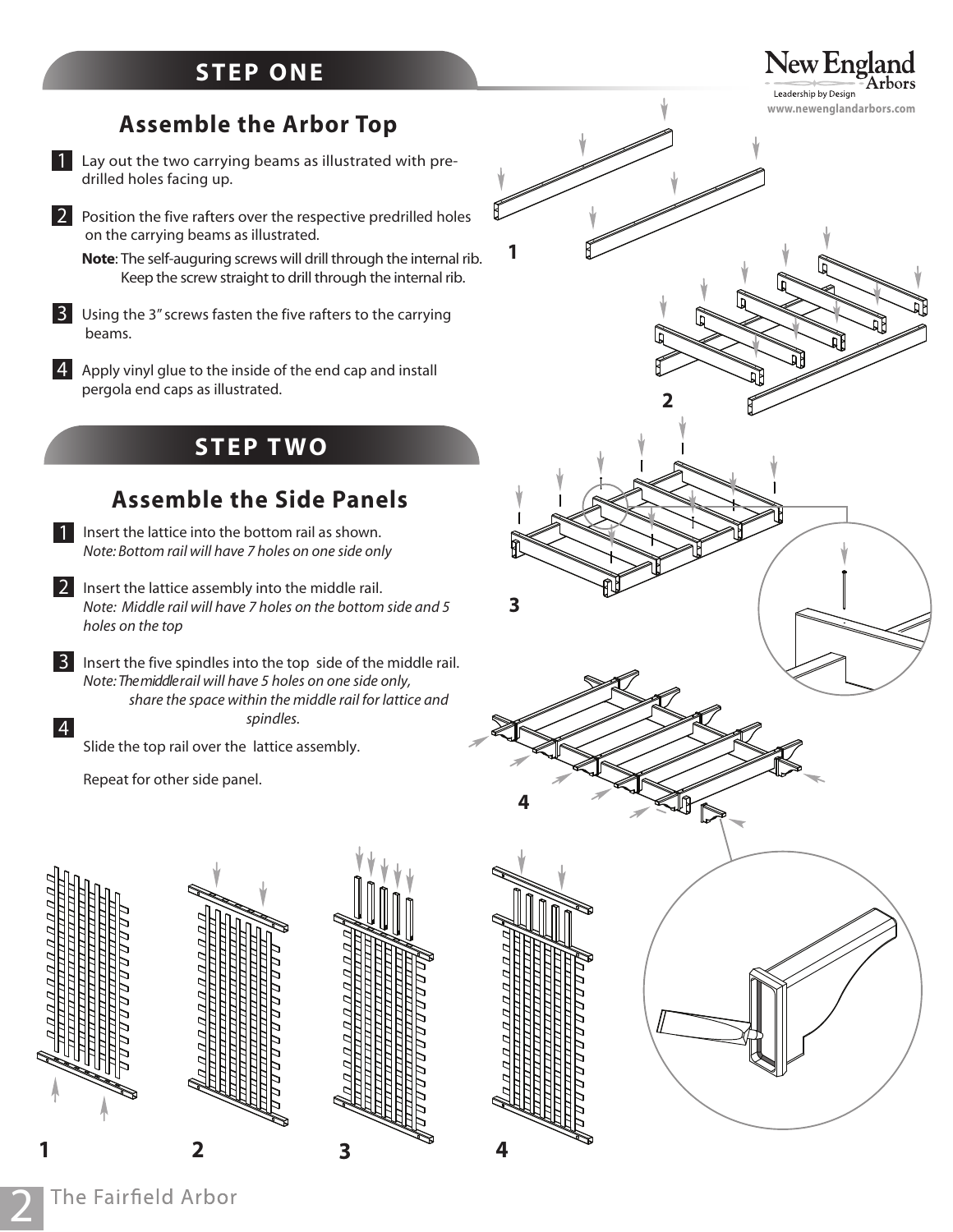## **STEP TWO STEP THR EE**

## **Attach Side Panels to Posts**

1 Set out one post and complete the side panel by inserting the side panel assembly into the holes on the post. Push rails until the tabs snap into place.

2 Repeat for the adjacent post. Note that there is a Left and Right post.They are marked at the top of the post.

Each side panel should have a Left and Right post.



## **STEP FOUR**

## **Attach Trim Caps to Posts**

3

Slide trim caps into place as illustrated.

4 If you purchased the Trim Kit, also slide the second set of trim caps and base moldings at this point.

Glue and insert post caps on top of posts as illustrated 5









**5**

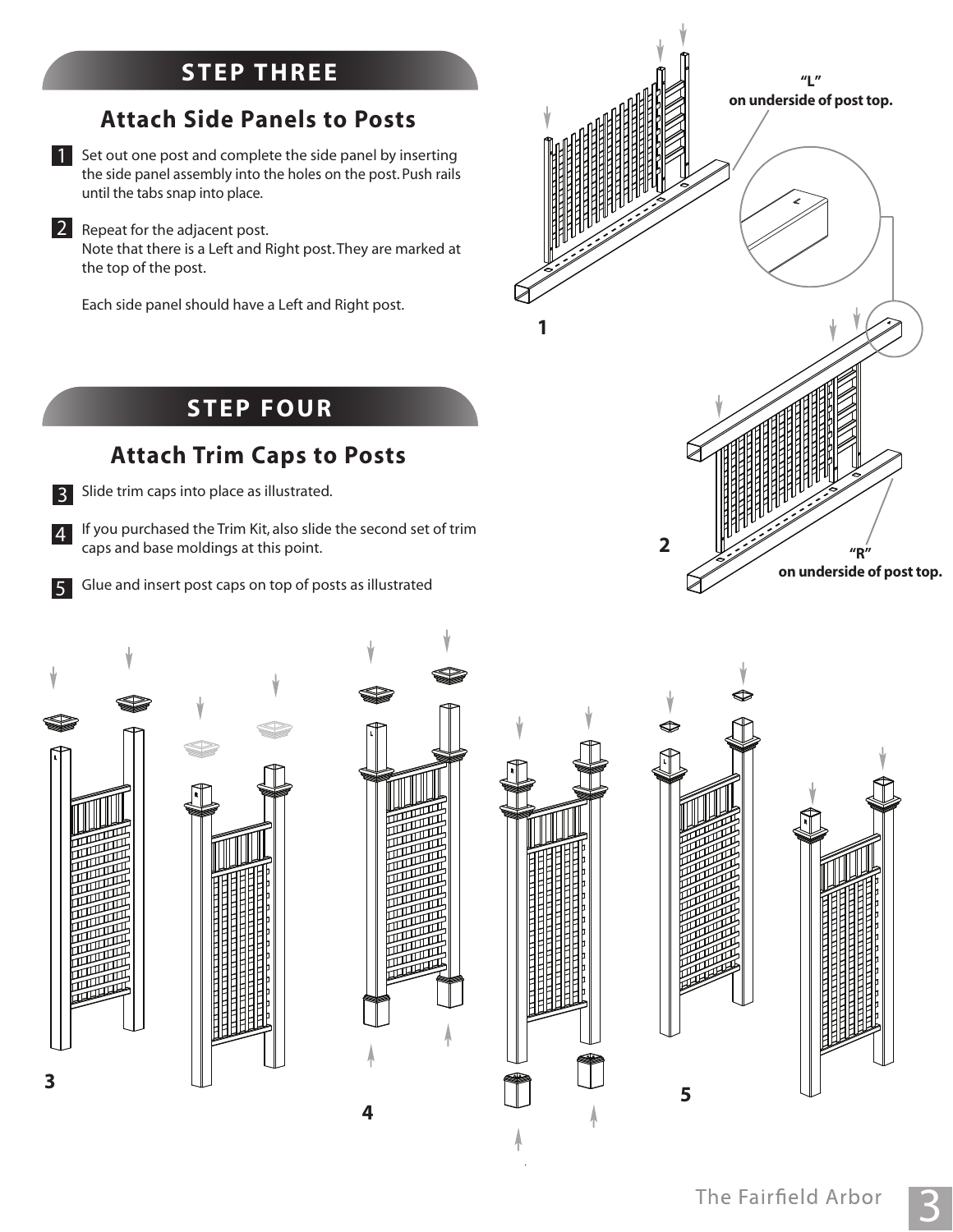## **STEP FIVE**

#### New England rbors Leadership by Design **www.newenglandarbors.com**



**4**